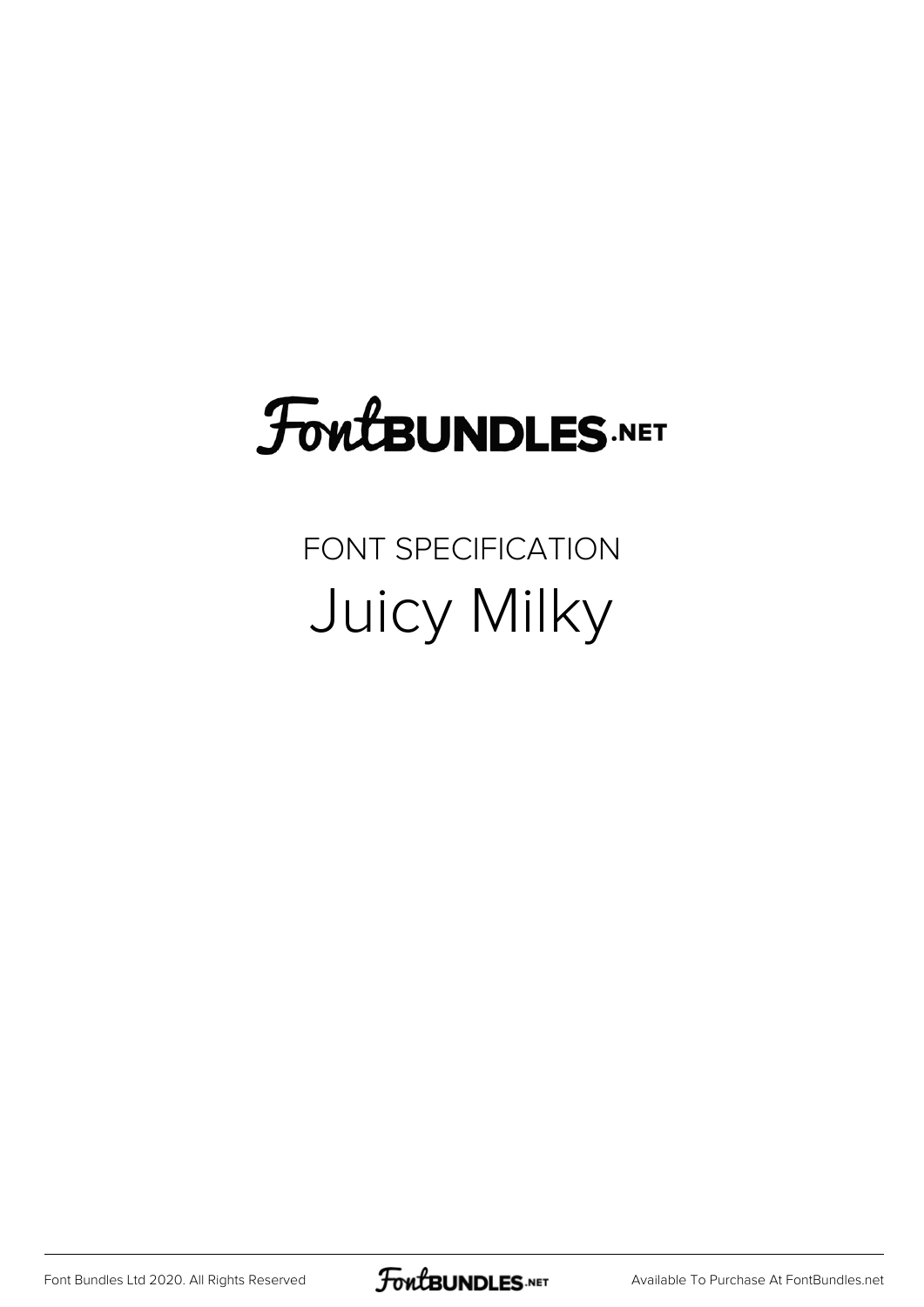#### **JUICY MILKY - Regular**

**Uppercase Characters** 

### **ABCDEFGHIJKLMNOPQRSTUV** WXYZ

Lowercase Characters

## **ABCDEFGHIJKLMNOPQRSTUV** WXYZ

Numbers

#### 0123456789

Punctuation and Symbols

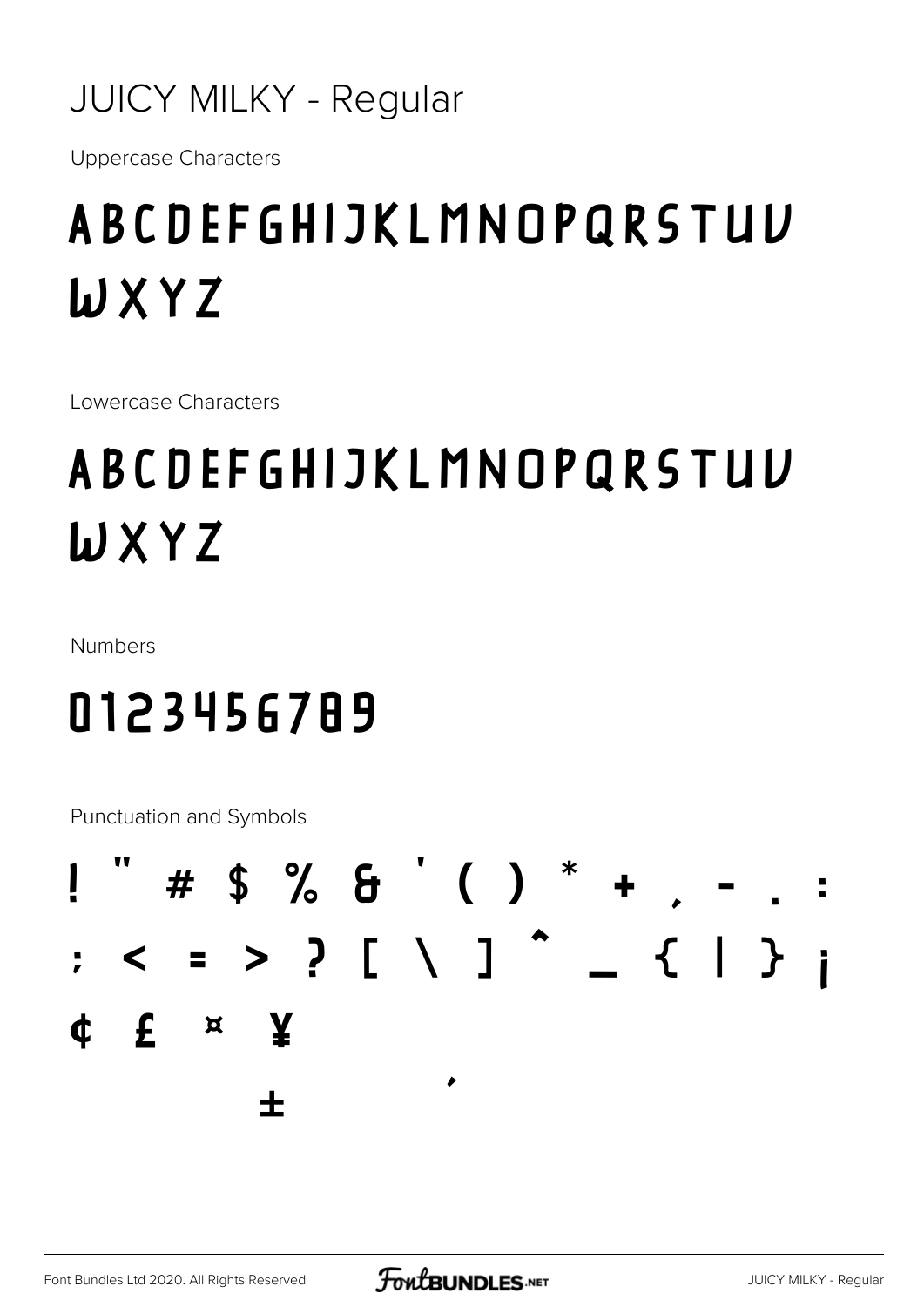All Other Glyphs

|     |              |  | À Á Â Ã Ä Å Æ Ç È                                                                                                                                                                                                                                                                                                              |  |
|-----|--------------|--|--------------------------------------------------------------------------------------------------------------------------------------------------------------------------------------------------------------------------------------------------------------------------------------------------------------------------------|--|
|     |              |  | É Ê Ë Ì Í I Î Đ Ñ                                                                                                                                                                                                                                                                                                              |  |
|     |              |  | $\begin{matrix} 1 & 0 & 0 & 0 \\ 0 & 0 & 0 & 0 \\ 0 & 0 & 0 & 0 \\ 0 & 0 & 0 & 0 \\ 0 & 0 & 0 & 0 \\ 0 & 0 & 0 & 0 \\ 0 & 0 & 0 & 0 \\ 0 & 0 & 0 & 0 \\ 0 & 0 & 0 & 0 \\ 0 & 0 & 0 & 0 \\ 0 & 0 & 0 & 0 \\ 0 & 0 & 0 & 0 & 0 \\ 0 & 0 & 0 & 0 & 0 \\ 0 & 0 & 0 & 0 & 0 \\ 0 & 0 & 0 & 0 & 0 & 0 \\ 0 & 0 & 0 & 0 & 0 & 0 \\ 0$ |  |
| ÛÜÝ | $\mathbf{B}$ |  |                                                                                                                                                                                                                                                                                                                                |  |